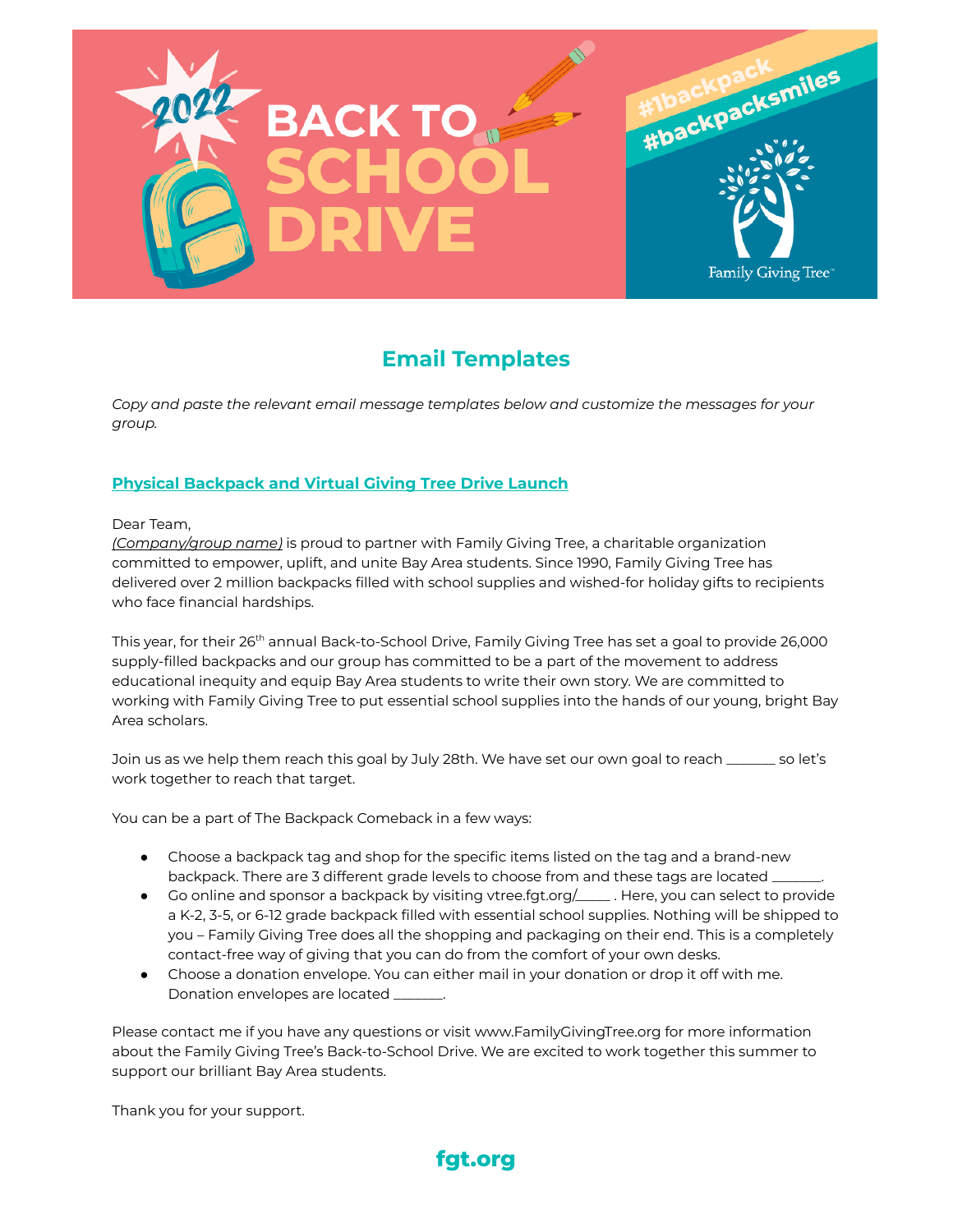

## **Physical Backpack Drive Launch**

#### Dear Team,

*(Company/group name)* is proud to partner with Family Giving Tree, a charitable organization committed to empower, uplift, and unite Bay Area students. Since 1990, Family Giving Tree has delivered over 2 million backpacks filled with school supplies and wished-for holiday gifts to recipients who face financial hardships.

This year, for their 26<sup>th</sup> annual Back-to-School Drive, Family Giving Tree has set a goal to provide 26,000 <sup>-</sup> supply-filled backpacks and our group has committed to be a part of the movement to address educational inequity and equip Bay Area students to write their own story. We are committed to working with Family Giving Tree to put essential school supplies into the hands of our young, bright Bay Area scholars.

Join us as we help them reach this goal by July 28th. We have set our own goal to reach \_\_\_\_\_\_\_ so let's work together to reach that target.

You can be a part of The Backpack Comeback in a few ways:

- Choose a backpack tag and shop for the specific items listed on the tag and a brand-new backpack. There are 3 different grade levels to choose from and these tags are located \_
- Choose a donation envelope. You can either mail in your donation or drop it off with me. Donation envelopes are located \_\_\_\_\_\_\_.

Please contact me if you have any questions or visit www.FamilyGivingTree.org for more information about the Family Giving Tree's Back-to-School Drive. We are excited to work together this summer to support our brilliant Bay Area students.

Thank you for your support.

## **fgt.org**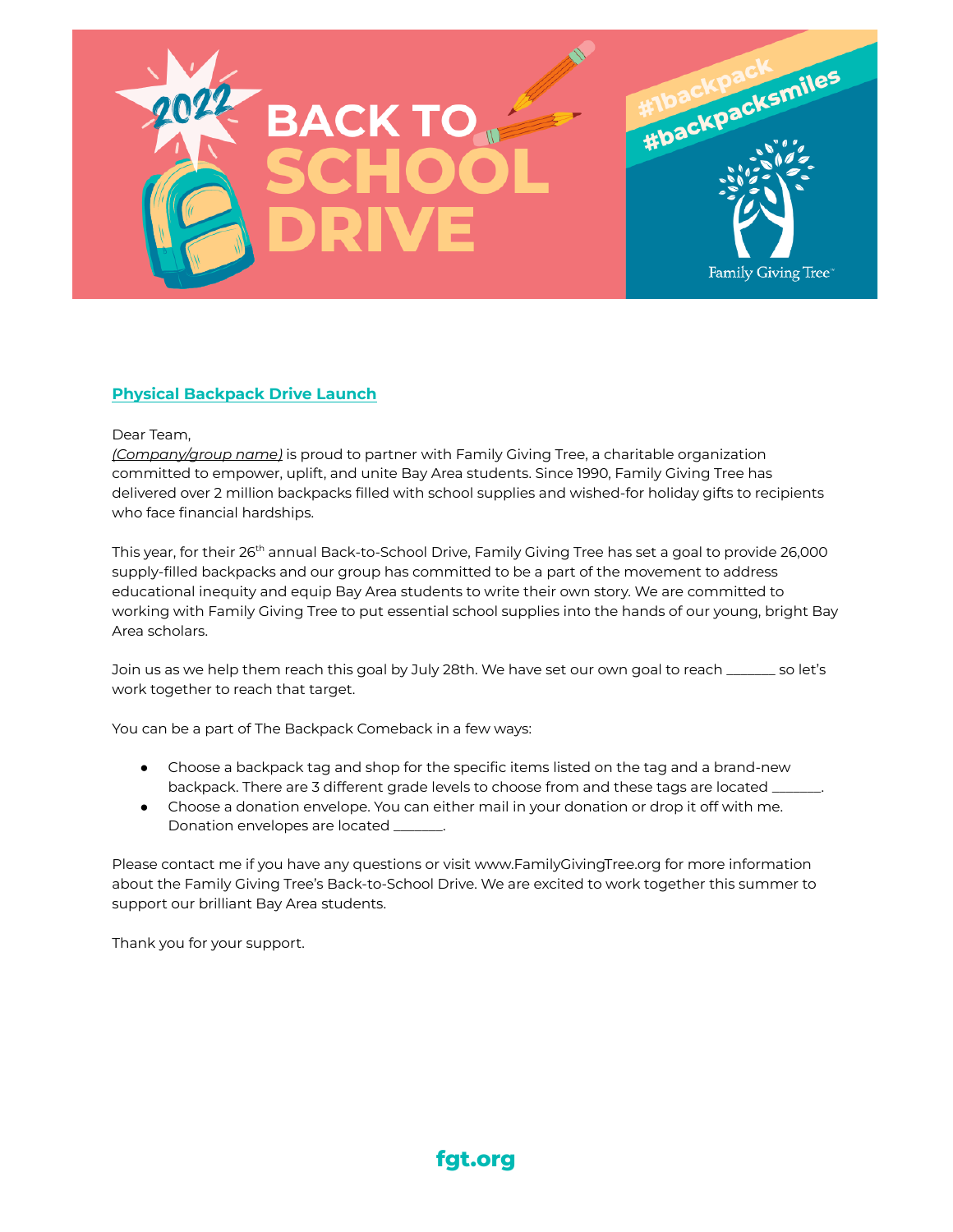

### **Virtual Giving Tree Drive Launch**

#### Dear Team,

*(Company/group name)* is proud to partner with Family Giving Tree, a charitable organization committed to empower, uplift, and unite Bay Area students. Since 1990, Family Giving Tree has delivered over 2 million backpacks filled with school supplies and wished-for holiday gifts to recipients who face financial hardships.

This year, for their 26<sup>th</sup> annual Back-to-School Drive, Family Giving Tree has set a goal to provide 26,000 <sup>-</sup> supply-filled backpacks and our group has committed to be a part of the movement to address educational inequity and equip Bay Area students to write their own story. We are committed to working with Family Giving Tree to put essential school supplies into the hands of our young, bright Bay Area scholars.

Join us as we help them reach this goal by July 28th. We have set our own goal to reach \_\_\_\_\_\_\_ so let's work together to reach that target.

Go online and sponsor a backpack by visiting vtree.fgt.org/\_\_\_\_\_\_. Here, you can select to provide a K-2, 3-5, or 6-12 grade backpack filled with essential school supplies. Nothing will be shipped to you – Family Giving Tree does all the shopping and packaging on their end. This is a completely contact-free way of giving that you can do from the comfort of your own desks.

Please contact me if you have any questions or visit www.FamilyGivingTree.org for more information about the Family Giving Tree's Back-to-School Drive. We are excited to work together this summer to support our at-promise students and make this the best year ever.

Thank you for your support.

**fgt.org**